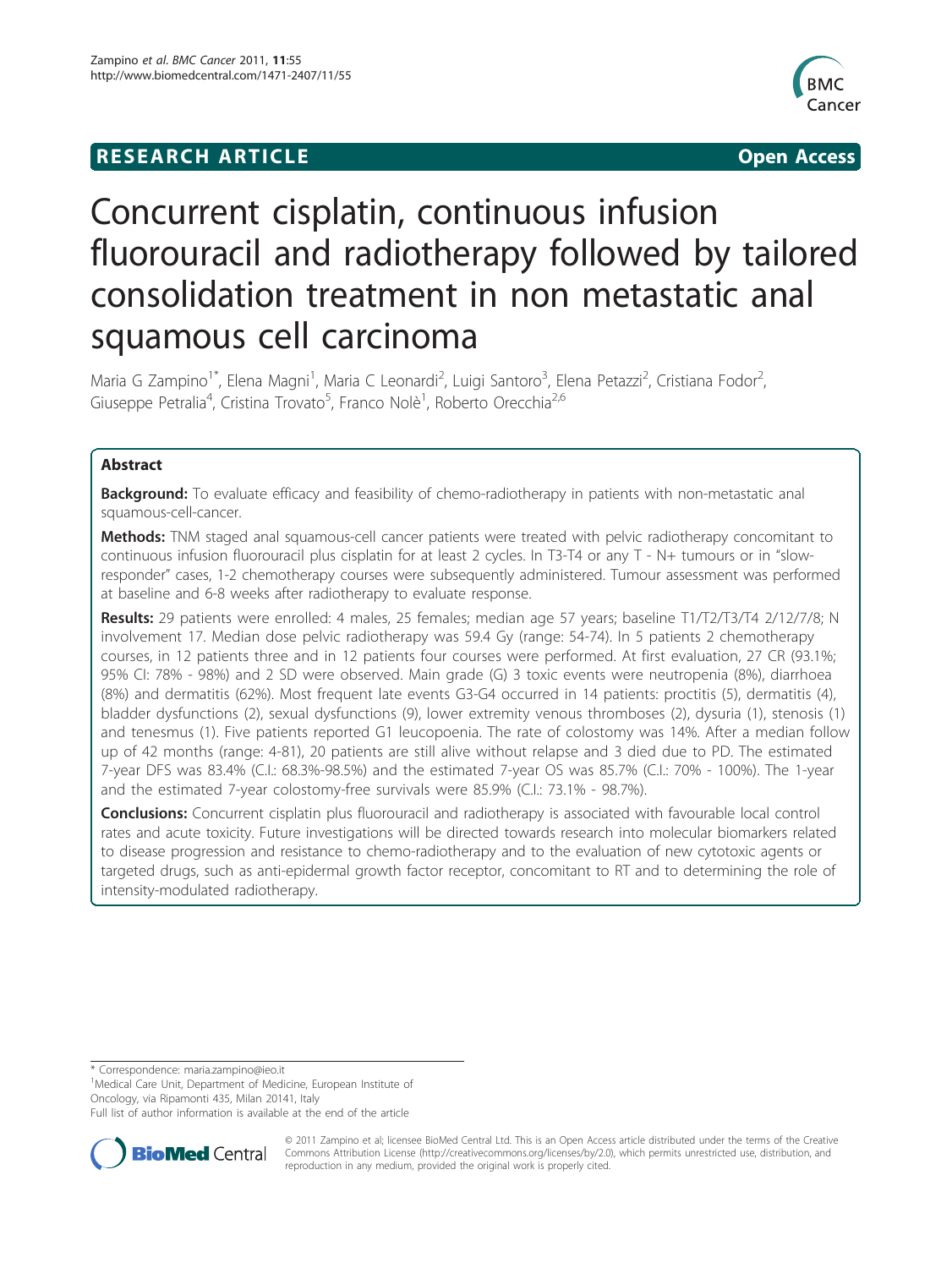### Background

Anal carcinoma is an uncommon disease that represents approximately 1% of all gastrointestinal malignancies with increasing incidence over the past 25 years. Risk factors include HPV-infection, immune depressionsuppression, and smoking. Loco-regional progression often occurs while metastatic potential is present in 15% of patients [\[1](#page-7-0)]. Localized stage and a radio-chemotherapeutic sensitive tumour represent favourable conditions suitable to curative non-surgical treatment. The conventional approach with external-beam radiation therapy (RT) with concomitant fluorouracil (FU) and mitomycin (M) has induced successful disease control in two thirds of patients [[2](#page-7-0)]. An anal lesion size greater than 5 cm and regional node involvement are two clinical features that have resulted in a reduction of the cure rate (local control 50-60%) and worst outcome; a more aggressive approach is needed in this setting of patients [\[3](#page-7-0)]. With the aim of increasing objective response and reducing haematologic toxicity related to M, cisplatin (C) was investigated in clinical trials, due to its property as radiation sensitizer and its therapeutic potential in squamocellular histology, and the interesting results also seen in anal cancer. But the optimal duration and the best chemotherapy-combination containing C, have not been yet determined. Our mono-institutional phase II trial aimed to evaluate FU as continuous infusion (c.i.) plus C in patients affected by non-metastatic anal squamous cell cancer (SCC) with primary tumours larger than 2 cm. The number of cycles was tailored on baseline patients characteristics and tumour response at the end of RT: one or two additional courses after RT were planned in high risk patients with T >5 cm and/or node-positive disease at baseline or in cases of persistence of primary lesion with regression <50% (slow responders) at the end of RT. The rationale of such a strategy was justified by early use of radiotherapy combined with radiosensitive agents and also in order to evaluate the role of systemic therapy if administered after the end of radiotherapy.

Primary goals were complete remission (CR) and disease-free survival (DFS) and secondary aims were colostomy rate and overall survival (OS).

#### Methods

#### Patients and inclusion criteria

We undertook a prospective study with chemo-radiotherapy, in patients affected by T2-T4 anal carcinoma or any T with locoregional positive nodes. Eligibility criteria included: histologically proven anal squamous cell carcinoma, age  $\geq$  18 years, ECOG performance status  $\leq$  2, adequate haematological, liver and renal function (granulocyte count >1500/mm<sup>3</sup>, platelet count

>100000/mm<sup>3</sup>, haemoglobin >10 g/dl, serum creatinine <1,25 Upper Limit of Normal (ULN), serum bilirubin <1,25 ULN, GOT or GPT <2 ULN), absence of metastases, no prior systemic chemotherapy (CT) or RT to the pelvis, life expectancy  $\geq$  3 months. Patients affected by uncompensated cardiopathy or recent acute myocardial infarction, peripheral neuropathy, uncontrolled infection, inflammatory bowel disease or history of another tumour, were excluded. Initial clinical work-up was performed with a digital examination of the anus, rectal wall and recto-vaginal septum, ano-rectal endoscopy and tumor biopsy, chest-abdomino-pelvic CT scan, routine blood tests. The clinical T-stage and nodal involvement were determined by anorectal endoscopic ultrasound (EUS) or by pelvic MRI. Patients with obstructive lesion underwent temporary colostomy before commencement of the study. In all patients a central vein catheter was positioned for chemotherapy delivery. All patients signed a clinical trial informed consent form that was notified to the European Institute of Oncology Ethical Committee.

#### Treatment protocol

Radical radiotherapy was delivered by using a high energy linear accelerator  $(\geq 15 \text{ MV or mixed energy}).$ Customized blocking for conformal techniques and immobilization system were used in all cases. The gross tumor volume (GTV), clinical target volume (CTV) and planning target volume (PTV) and organs at risk (OARS) were contoured using an Eclipse treatment planning system (Varian Medical Systems, Palo Alto Ca, USA). GTV included the primary tumor and any involved lymph nodes. Two CTVs were considered: a CTV1 which included the GTV, anal canal and a uniform margin of 1 cm; and a CTV2 which included regional lymph nodes at risk such as the external iliac, internal iliac, perirectal, obturator, presacral and the inguinal lymph nodes. PTV 1 and PTV2 were generated by adding a uniform 1.5 cm margin around the CTV1 and CTV2.

PTV2 is treated up to 36 Gy, 1.8 Gy per fraction, in 22 fractions with anterior and posterior (AP/PA) opposing fields with the superior border of the field at L5/S1 interspace and in nodal positive patients up to 45 Gy in 25 fractions of 1.8 Gy with the superior field lowered to the bottom of the sacroiliac joints using either AP/PA fields or a box-technique.

The planning goals were to deliver to the PTV1, via external beam radiotherapy, a dose ranging from a minimum of 41.4 Gy in case of T1-T2 tumors to a maximum of 59.4 in 1.8 Gy per fraction, by using multiplefield technique. Brachytherapy (BRT) was allowed to be administered to the primary tumor either in T1-T2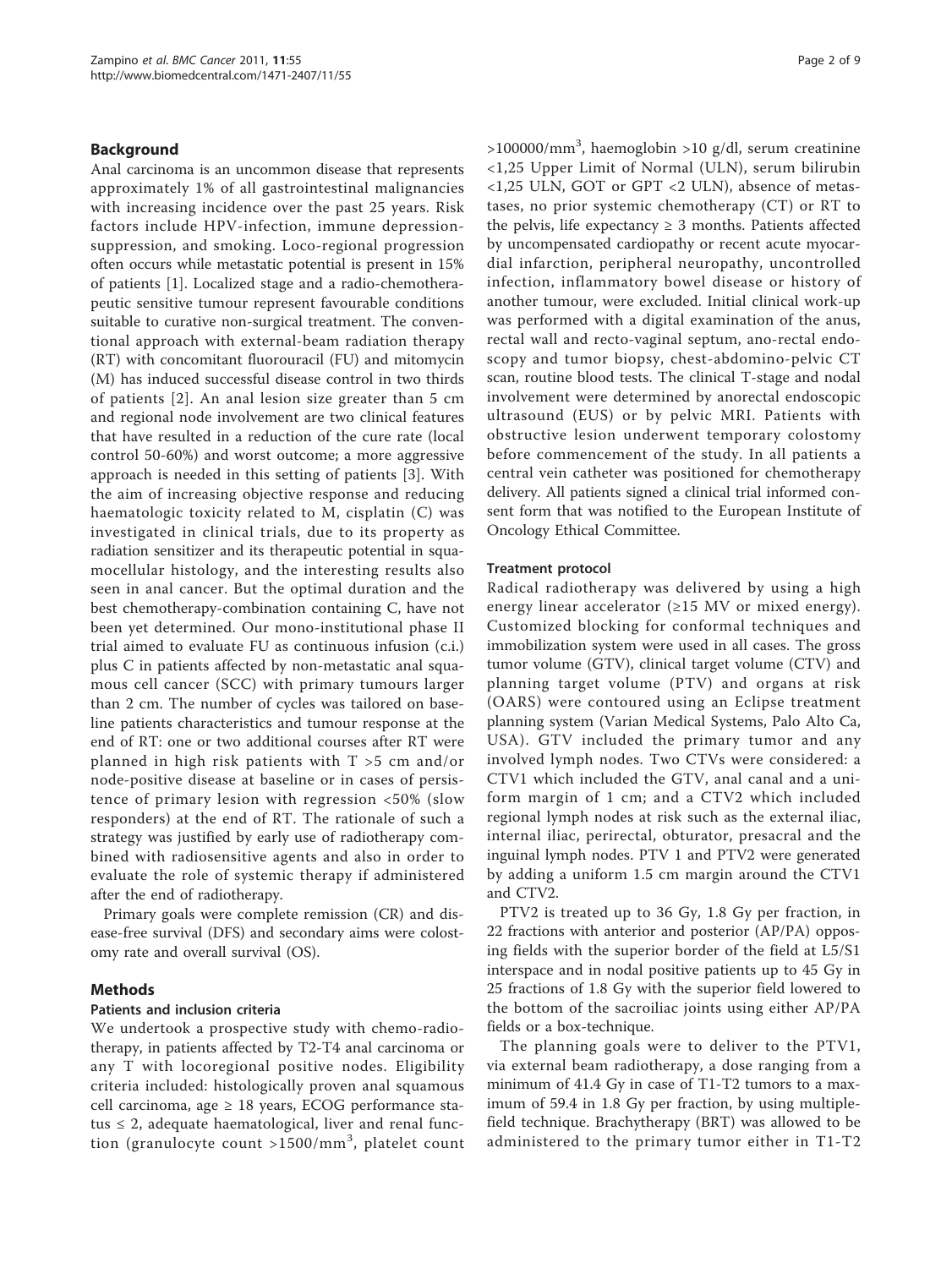patients in order to spare OARs after PTV2 phase completion or in T3 patients with a slow tumor response after the maximum prescription external dose of 59.4 Gy. The large variability in dose prescription and in administration modality reflected the different physicians' attitudes and any eventual treatment adjustment in accordance with patient compliance.

Concurrent chemotherapy containing FU 200 mg/m2 i.v. daily as 24 hours continuous infusion administered via a portable pump through central vein port-a-cath and at least 2 cycles of C 80 mg/m2 days 1;21 iv were planned in an outpatient setting. One course was defined as one administration of C plus 3 weeks of c.i. FU.

In patients with T3-T4 or nodal involvement at baseline work-up or in "slow-responder" cases (persistence of local disease with regression <50%) evaluated by at least two physicians at the end of RT, 2 chemotherapy courses were considered. After 6 and within 8 weeks after concomitant chemoradiotherapy, patients underwent tumour reassessment with clinical and instrumental evaluation with ano-rectal EUS and/or pelvic MRI. Tumoral biopses were planned only in case of suspicious progressive local disease. Subsequent tumour evaluation in non-progressive cases was repeated every 3 months for the first 2 years and every 6 months thereafter. Chest and abdominal CT scan was performed every 6 months for 2 years and every 12 months thereafter.

## Statistical design

Response was evaluated according to Word Health Organization (WHO) criteria [[4\]](#page-7-0). Acute toxicity was assessed using the National Cancer Institute Common Toxicity Criteria (NCI-CTC) scale, version 2.0, combined to Radiation Therapy Oncology Group (RTOG) scale; late toxicity using SOMA-LENT scale. Treatment was delayed for toxicity G >2 except for nausea or vomiting until G1 or complete recovery. If chemotherapy was delayed more than 3 weeks, the patient was withdrawn. This phase II trial was planned using Simon's Statistical Single Stage Design. For sample size calculation power was assumed as 80% and type I error (alpha) as 5%. A CR rate of 70% or smaller was considered unacceptable, whereas a response rate of 90% or greater was considered sufficient to justify further investigations. The single-stage design required the enrolment of 28 patients; in cases of 24 responses or more the regimen would be considered worthy of further investigations. Descriptive statistics were provided either by median and range for continuous variables or frequency for categorical variables. Response rates and toxicities were summarised by the 95% confidence interval; interval estimation was provided by the Wilson formulae [\[5\]](#page-7-0). Disease-free survival was estimated from the end of chemo-radiotherapy (or date of colostomy when done) to relapse, death or last known follow-up. Overall survival was estimated from the start-time of chemo-radiotherapy to death or last known follow-up. The Kaplan-Meier approach was used for the probability estimation. All analyses were carried out using SAS statistical software (SAS Institute, Cary, NC).

## Results

## Patient characteristics

From June 1999 to June 2008, 29 patients were considered eligible for the study. Main patient characteristics were described in Table 1: stage II 9 patients (8 T2/N0 and 1 T3/N0), stage III A 14 patients  $(1 T1/N1, 4 T2/$ N1, 6 T3/N1, 3 T4/N0) stage IIIB 6 patients (1 T1/N3, 1 T4/N1, 1 T4/N2, 3 T4/N3). All patients completed chemo-radiotherapy and were considered evaluable for response. Median duration of CT-RT was 11 weeks (8-17), with a median length of external RT of 49 days

## Table 1 Patients' Characteristics

| <b>Variables</b>          | Number           |  |
|---------------------------|------------------|--|
| Median age (yrs)          | 57 (range 40-75) |  |
| Gender                    |                  |  |
| Males                     | 4 (14%)          |  |
| Females                   | 25 (86%)         |  |
| Grading                   |                  |  |
| G1                        | 1(3%)            |  |
| G <sub>2</sub>            | 13 (45%)         |  |
| G <sub>3</sub>            | 8 (28%)          |  |
| Unknown                   | 7 (24.1%)        |  |
| Performance status (ECOG) |                  |  |
| $\mathbf{0}$              | 20 (71%)         |  |
| 1                         | 7 (25%)          |  |
| $\overline{2}$            | 1(4%)            |  |
| Concomitant Pathologies   | 15 (52%)         |  |
| Clinical staging          |                  |  |
| <b>T1N1</b>               | 1(3%)            |  |
| <b>T1N3</b>               | 1(3%)            |  |
| <b>T2N0</b>               | 8 (28%)          |  |
| T2N1                      | 4 (14%)          |  |
| T3N0                      | 1(3%)            |  |
| <b>T3N1</b>               | 6 (21%)          |  |
| T4N0                      | 3 (10%)          |  |
| T4N1                      | 1(3%)            |  |
| T4N2                      | 1(3%)            |  |
| T4N3                      | 3 (10%)          |  |
| Tumor location            |                  |  |
| Anal canal                | 20 (71%)         |  |
| Anal canal + anal margin  | 8 (28%)          |  |
| Anal margin               | 1(3%)            |  |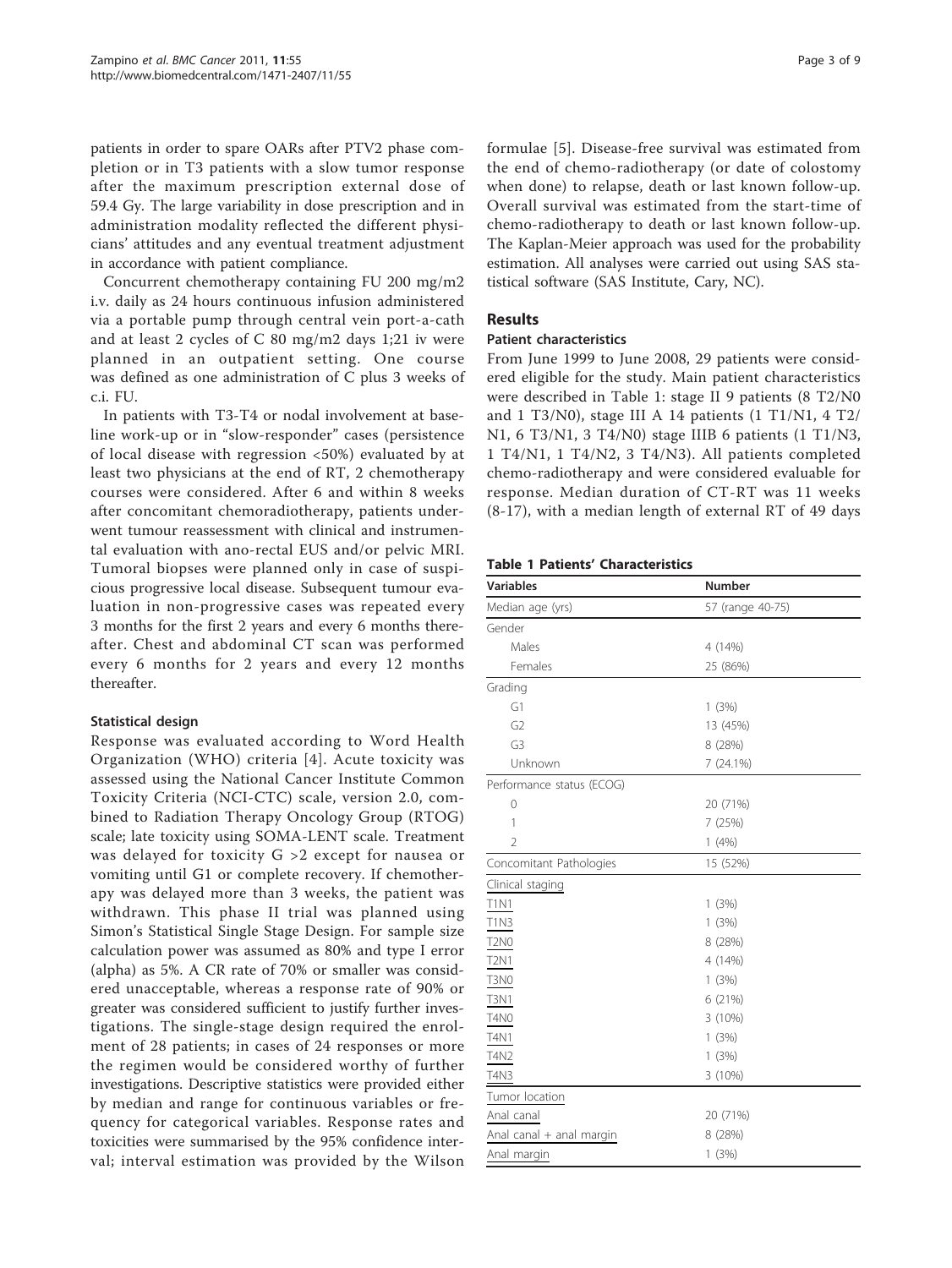(range 29-84). The pelvic lymph nodes (PTV2) received a median dose of 41.4 Gy (range 36.0-46.8) through external RT, while the primary tumor and involved nodes received a median dose of 59.4 Gy (range 54.4-74 Gy), either using external RT alone or combined with BRT. With regard to BRT, a median dose of 15 Gy (range 4-30 Gy) on primary tumor was given to 12 patients after a median interval from the end of RT of 3.2 weeks (range 0.1-5.6). Nine of them were treated by High Dose Rate/Pulsed Dose Rate technique by using a cylindrical applicator while in 3 patients, interstitial implant of BRT was performed under anaesthesia with a perineal template. Total median RT dose in patients with Stage T1 was 59.4 Gy (range 59.4-59.4); T2 62.8 (range 54.4-74); T3 59.4 (56.4-69); T4 59.4 (59,4-70.4). Stage T2 received a larger total dose compared to more advanced tumours: this can be explained by the more frequent use of BRT boost which increases total dose.

### Treatment Response

Two months after the end of chemoradiotherapy, in 27 out of 29 patients (93.1%; 95% CI: 78% - 98%) CR was documented, while in two patients a stable disease (SD) was reported. One of them presented CR at subsequent

tumor assessment, 3 months later and the other progressed after few months. Two patients were diverted pre-treatment due to local disease extension and one of them underwent successful reversal after nine months from the end of RT; in the remaining one, persistent anal sphincter incontinence was observed. During treatment in one case colostomy was considered due to subocclusion determined by treatment-related congestive tumour response. After chemoradiotherapy two patients underwent abdominal perineal resection for local disease persistence, but in one case no residual tumour was documented in the surgical specimen. The rate of colostomy was 14%. The 1-year and the estimated 7-year colostomy-free survival were 85.9% (C.I. 73.1% - 98.7%). Over time three patients with CR, exhibited systemic relapse at 4 and 34 months. One patient died and the other is still alive at 19 months since evidence of relapse. After a median follow up of 42 months (range: 4-81), 25 patients are still alive without relapse, 1 patient is alive with relapse and 3 patients died due to PD. The estimated 3, 5 and 7-year DFS were 83.4% (C.I. 68.3%- 98.5%) and the estimated 3-year OS was 92.3 (range 82%-100%) and 5 and 7-year OS were 85.7% (C.I. 70% - 100%) (Figure 1; Figure [2\)](#page-4-0).

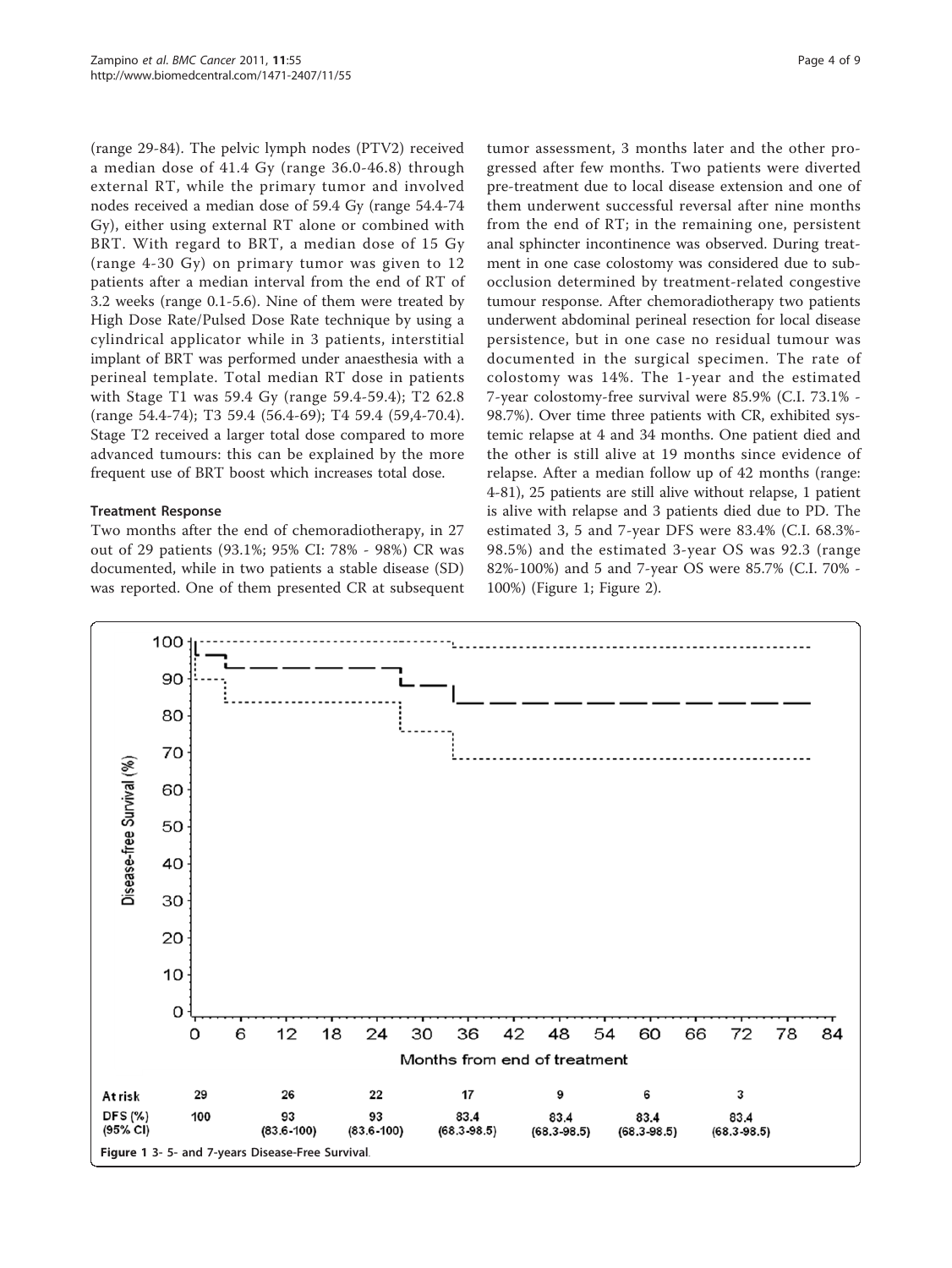<span id="page-4-0"></span>

DFS for patients who underwent a colostomy without evidence of disease, was censored at the date of colostomy.

#### Delivered Treatment and Toxicity

During treatment 14 patients discontinued chemoradiotherapy due to RT side effects, which lasted with as median 9 days (range 1-39) (Table [2\)](#page-5-0). No chemotherapy delay more than 3 weeks was observed. At the  $2^{nd}$ month, 11 patients reported toxicities mostly related to RT; two events were classified as G3-G4 (1 proctitis and 1 rectal bleeding). Concerning chemotherapy a total of 98 cycles were administered: FU was given in 97, while C was given in 94. (Table [3](#page-5-0)) FU and C were given together in 93 courses and in 62 without delays/modifications; in 4 cases and 1, FU and C were given as single agent, respectively. All patients received at least 2 cycles of C: 5 patients (17.2%) received two cycles, 12 patients (41.4%) three and 12 patients (41.4%) four cycles. The rate of patients who performed 4 cycles was 21.4% among T1/T2; 57.1% among T3 and 62.5% among T4 stage. In 70 cycles out of 94 (74.5%) CT full dose-intensity was administered.

Focusing on the first two mandatory cycles, 20 patients out of 29 received a full-intensity dose while in 9 patients the  $2<sup>nd</sup>$  cycle was delayed or modified due to 1 G3 neutropenia and 2 G1-2 leucopoenia, 6 G2-G3 non-haematological toxicities. At 6 months after the end of RT, 6 patients did not exhibit any treatment related toxicity. Most frequent late events G3-G4 occurred in 14 patients: proctitis (5), dermatitis (4) bladder dysfunctions (2), sexual dysfunctions (9), low extremities venous thromboses (2), dysuria (1), stenosis (1) and tenesmus (1). Five patients reported G1 leucopoenia (Table [4\)](#page-6-0).

## **Discussion**

Concurrent chemoradiotherapy is the standard treatment for localized anal cancer, while surgical resection has been reserved as salvage strategy only for persistent disease and for local relapse. However, it often fails to control spread of the disease. With M and FU containing CT-RT 60-90% local control rates and 60-70% 5-year survival rates were reported, with infrequent need for colostomy [[1](#page-7-0),[6](#page-7-0),[7](#page-7-0)].

Mitomycin added to FU shows improved results in terms of local control and time to colostomy in 3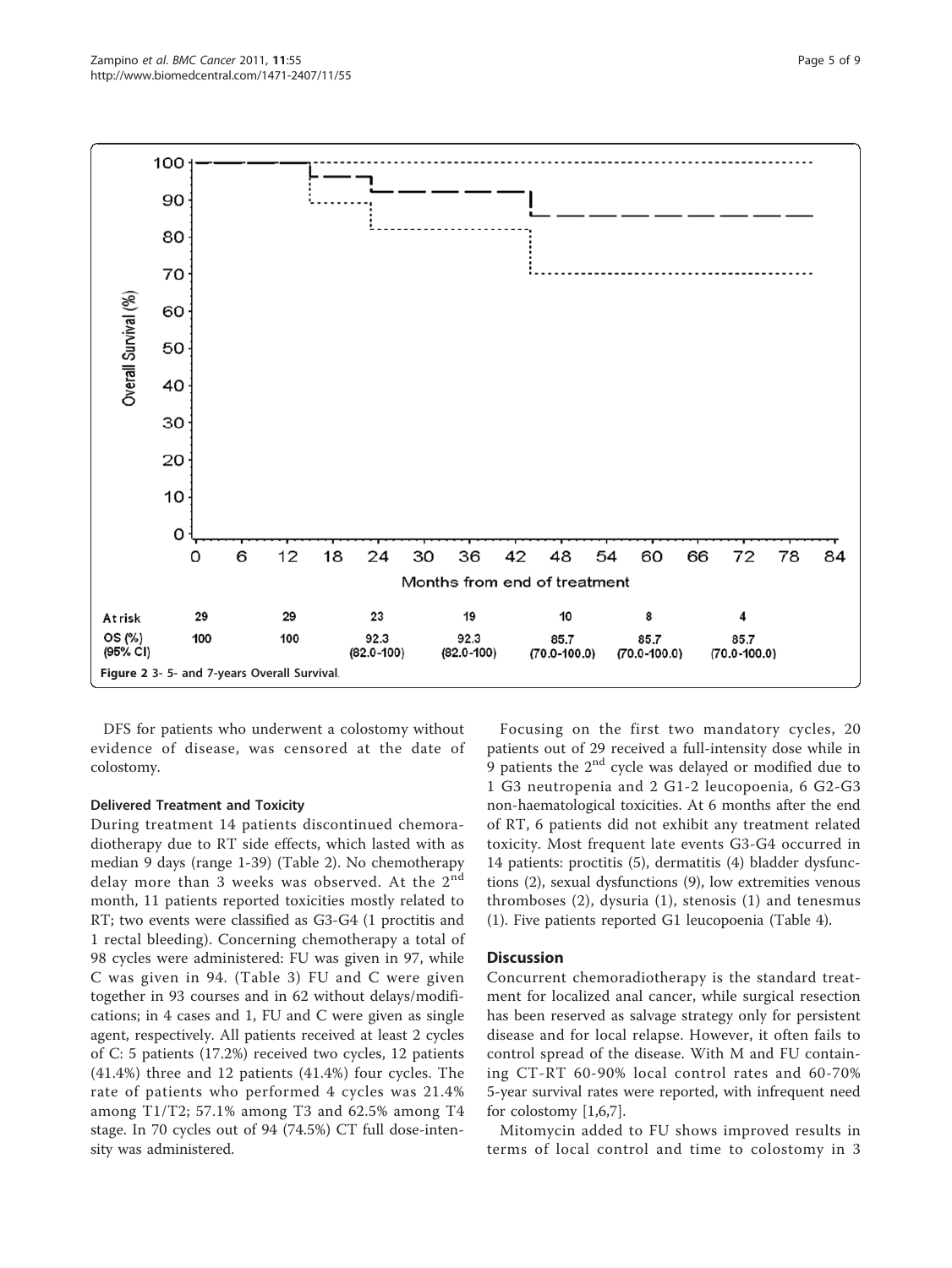#### <span id="page-5-0"></span>Table 2 RT on-treatment toxicity

| <b>Variables</b>                               | Number                   |  |
|------------------------------------------------|--------------------------|--|
|                                                | 29                       |  |
| No of patients with at least 1 toxicity        | 29 (100%)                |  |
| Maximum grade toxicity                         |                          |  |
| G2                                             | 16                       |  |
| G <sub>3</sub>                                 | $12^{1}$                 |  |
| G4                                             | 1                        |  |
| No of side effects                             | 95                       |  |
| G1                                             | 17                       |  |
| G2                                             | 63                       |  |
| G <sub>3</sub>                                 | 14                       |  |
| G4                                             | 1                        |  |
| No. of patients with gastrointestinal toxicity | 26 (89.7%)               |  |
| No. of GI side effects                         | 49                       |  |
| Abdominal pain                                 | $5(2)$ *                 |  |
| Diarrhoea                                      | $14(1)$ *                |  |
| Mucorrhea                                      | 6                        |  |
| Nausea/vomiting                                | 6                        |  |
| Proctitis                                      | 6                        |  |
| Rectal bleeding                                | $\overline{\mathcal{L}}$ |  |
| Rectal pain                                    | $\overline{4}$           |  |
| Constipation                                   | $\overline{\mathcal{L}}$ |  |
| Tenesmus                                       | 4                        |  |
| No. of patients with genito-urinary toxicity   | 10 (37.9%)               |  |
| No. of GU side effects                         | 11                       |  |
| Dysuria                                        | 11                       |  |
| No. of patients with other toxicities          | 26 (37.9%)               |  |
| No. of Other toxicities                        | 35                       |  |
| Dermatitis                                     | $25(9)$ *                |  |
| <b>Mucositis</b>                               | $10(3)$ *                |  |

\*In parentheses the number of G3-G4 events.

randomized trials compared to RT alone and RT plus FU as single agent [\[2,8,9\]](#page-7-0). Unfortunately M can cause severe, life-threatening haematological adverse events (18%), lung toxicity, and haemolytic-uremic syndrome.

Alternative regimens containing C, cytotoxic agent with considerable interest as a radiation sensitizer, have been investigated in phase II trials, even if no definite role of this agent is well determined by now (Table [5](#page-6-0))  $[6,10-13]$  $[6,10-13]$ .

In our phase II trial the role of early C-containing chemotherapy and concurrent radiotherapy followed by the same regimen administered for one or two courses, was investigated in order not to delay RT, considered as an irreplaceable therapeutic procedure in the treatment of anal SCC and in order to evaluate additional therapy in high risk cases. In this population of patients, 93.1%; (95% CI: 78% - 98%) of CR was reported at 2 months with an estimated DFS of 83.4% (68.3%-98.5%) and estimated 7-years OS of 85.7% (70% - 100%). These data confirm the efficacy of C-containing schemes as

| <b>Variables</b>                                                                                  | Number           |
|---------------------------------------------------------------------------------------------------|------------------|
| Total number of cycles                                                                            | 98               |
| Fluorouracil                                                                                      | 97 <sub>0</sub>  |
| Cisplatin                                                                                         | $94*$            |
| Patients receiving                                                                                |                  |
| 2 cycles                                                                                          | 5<br>(17.2%)     |
| 3 cycles                                                                                          | 12<br>(41.4%)    |
| 4 cycles                                                                                          | 12<br>$(41.4\%)$ |
| Cisplatin modification (total # of cycles = $94$ )                                                |                  |
| Full dose-intensity                                                                               | 70<br>(74.5%)    |
| Delay/modification                                                                                | 24               |
| Cisplatin and/or Fluorouracil modification (total # of cycles<br>over the first 2 cycles = $58$ ) |                  |
| Full dose-intensity                                                                               | 49<br>(70.7%)    |
| Delay/modification                                                                                | 9                |
| Reasons                                                                                           |                  |
| Haematological toxicities                                                                         | 2                |
| Neutropenia (G3)                                                                                  | 1                |
| Leucopoenia (G1)                                                                                  | 1                |
| Non Haematological toxicities                                                                     | 5                |
| Diarrhoea (G2)                                                                                    | 1                |
| Nausea (G2 and G3)                                                                                | 2                |
| Nausea and Diarrhoea (G2)                                                                         | 1                |
| Mucositis (G2)                                                                                    | 1                |
| Haematological and non-haematological toxicities                                                  | 1                |
| Diarrhoea (G2) and Leucopoenia (G2)                                                               | 1                |
| Other toxicities                                                                                  | 1                |
| Hypoacusia (G2)                                                                                   | 1                |

^1 patient received C only.

\*5 patients received Fluorouracil only.

previously reported in phase II trials. The results of our study might be related to better radiosensitizer action of FU administered as continuous infusion and to tailored consolidation CT courses delivered in cases of high risk baseline stage and 'slow response' after concomitant chemo-radiotherapy. As for colostomy on 27 evaluable patients (two patients had colostomy before treatment), 3 patients (11%) derived during or after chemo-radiotherapy. Concerning acute toxicity, we observed perineal mucosa and skin side effects of grade 3-4 in about 40% of patients, similar to previously reported literature data (Table [4](#page-6-0)). Grade 3-4 diarrhoea was observed in less than 5% of patients, with a lower incidence compared to that reported by older series (30-44%) [[9](#page-7-0)[,14](#page-8-0),[15](#page-8-0)]. The modern use of 3D conformal RT with optimized protection of normal tissues, the technique of shrinking fields, and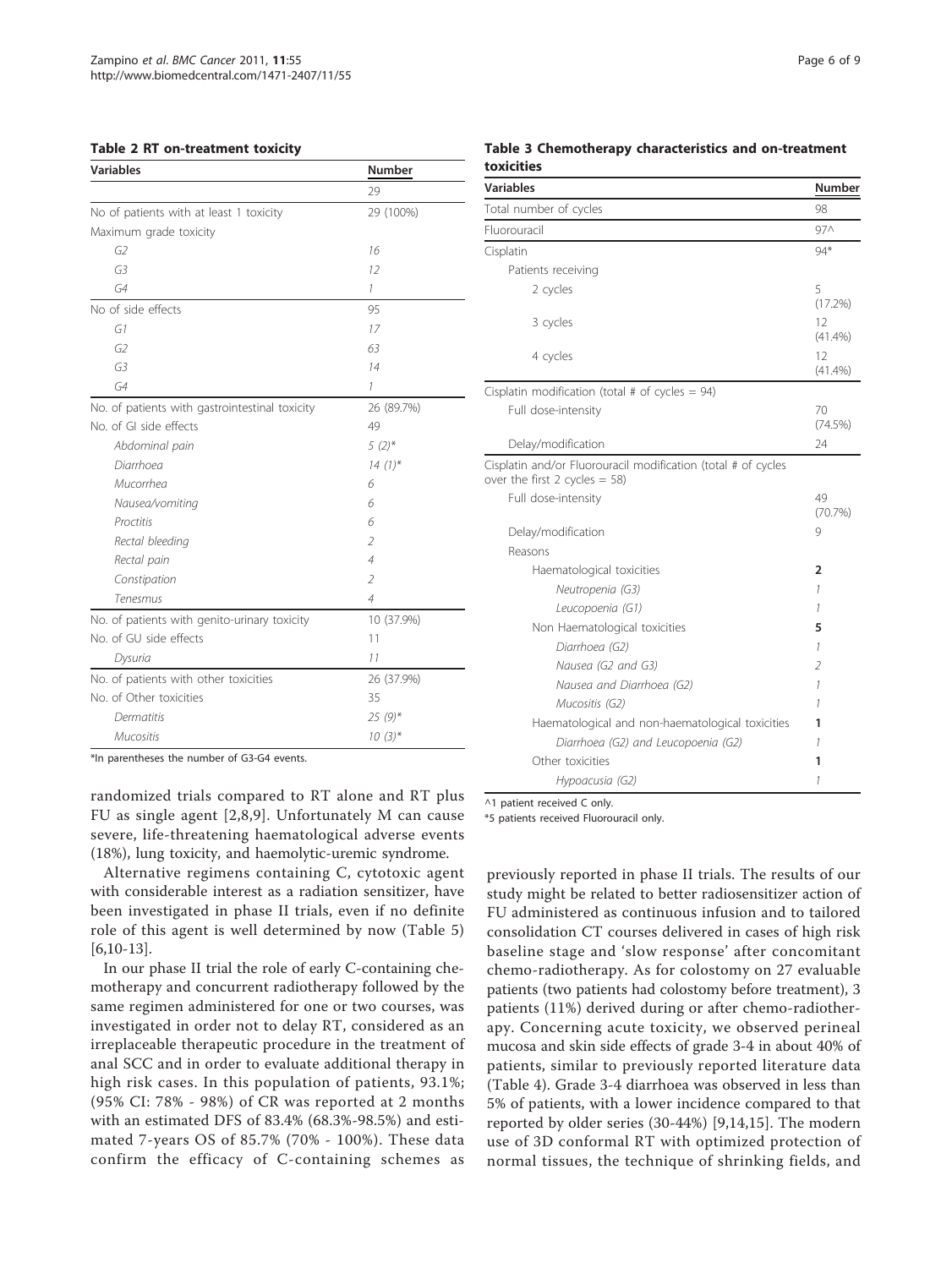#### <span id="page-6-0"></span>Table 4 Late toxicity

|                           |           | <b>Number of Events</b> |         |  |
|---------------------------|-----------|-------------------------|---------|--|
| <b>Variables</b>          | Grade 1-2 | Grade 3                 | Grade 4 |  |
| Dysuria/Incontinence      | 2/4       | $2/-$                   | $-1/1$  |  |
| Abdominal Pain            | 4         |                         |         |  |
| Rectal Pain               | 4         |                         |         |  |
| Bleeding                  | 10        |                         |         |  |
| Ulceration                |           | 3                       |         |  |
| Anorectal Stenosis        |           | 1                       |         |  |
| Female Sexual Dysfunction | 15        | $10 \,$                 | 8       |  |
| Male Sexual Dysfunction   |           | 1                       |         |  |
| Deep Venous Thrombosis    |           | $\mathcal{P}$           |         |  |
| <b>Bone Fracture</b>      |           | 1                       |         |  |
| Leucopoenia               | 5         |                         |         |  |

devices for sparing the small bowel may clearly contribute to reduce these side effects [[15,16](#page-8-0)]. The literaturereported rate of late toxicity, varies from 4% to 50% depending on follow-up length, radiation treatment parameters such as RT technique and fraction site, and chemotherapeutic agents combination [[17\]](#page-8-0). In our series 23 patients had at least one G2, while 15 at least one G3-

Table 5 Cisplatin-containing Phase II Trials

| Page 7 of 9 |  |
|-------------|--|
|             |  |

G4 late toxicity. The highest toxicity rate was the rectal one (16 patients), with G3 reported in 5 patients. Among other G3-G4 toxicity, we observed 10 cases of sexual dysfunction (9 F and 1 M), 5 anal ulceration, 4 dermatitis, 3 urinary events, 1 vulvo-vaginitis, 1 bone fracture. Toxic late events reported in our series seem to be similar to previous reported literature data, except for sexual discomfort which was often not described [\[6,10](#page-7-0)-[12\]](#page-7-0). Intracavitary or interstitial RT was used to deliver a boost to the tumor bed, while sparing surrounding normal structures.

The incidence of G≥2 late side effects was higher in patients receiving a boost with external RT than those receiving it by BRT: among the 12 BRT patients, 5 (41.7%) suffered from side effects higher than G2 as maximum toxicity compared to 10 out of 17 patients (58.8%) in external RT group. In particular, all the BRT boost patients experienced a lower bladder toxicity (8.3% vs. 41.2%, p 0.05) and a slight higher rectal toxicity (58.3 vs. 52.9, p 0.77) compared external RT boost patients. In the BRT boost group, no relationship between rectal maximum toxicity and total dose was found,  $G \geq 2$  toxicity was observed in all 3 patients treated with interstitial modality and in 3 out of 9 patients treated with intracavitary modality.

| Author                | Trial, Total number Regimen<br>patients and Stage |                                                                                                                                          | Response                                                                                  | Toxicity $\geq$ G3                                                                        |
|-----------------------|---------------------------------------------------|------------------------------------------------------------------------------------------------------------------------------------------|-------------------------------------------------------------------------------------------|-------------------------------------------------------------------------------------------|
| Martenson, 1996       | Phase II: 19 pts<br>T1-4/N0-3/M0                  | 2 cycles FU 1000 mg/m2 $\times$ 4 days,<br>CDDP 75 mg/m2 concomitant to RT 59.4 Gy                                                       | 15 CR (79%);<br>4 PR (21%)<br>Colostomy rate: na DFS: na<br>OS: na                        | $G3-4:$<br>haematological 50%<br>diarrhoea 20%<br>skin 20%<br>G5: 1 infection             |
| Doci, 1996            | Phase II:<br>35 pts<br>T1-T3/N1-3/M0              | 2-3 cycles<br>FU 750 mg/m2 $\times$ 4 days,<br>CDDP 100 mg/m2<br>concurrent RT 36-38 Gy                                                  | 33 CR (94%)<br>2 PR (6%)<br>Median follow-up 37 mos.<br>colostomy free 86%<br>OS 94%      | G3:<br>Diarrhoea 2-3%<br>skin 2-3%                                                        |
| Gerard, 1998          | Phase II: 95 pts<br>T1-4/N0-3/M0                  | 1 cycle FU 1000 mg/m2 $\times$ 4 days,<br>CDDP 25 mg/m2/d $\times$ 4 days concomitant<br>to RT followed by a boost with 192 Ir implant.  | 85 CR (89%)<br>7 PR (8%)<br>Median follow-up 64 mos.<br>5y colostomy free 71%<br>5yOS 84% | G3:<br>haematological 3%<br><b>TVP 1%</b>                                                 |
| Peiffert, 2001        | Phase II: 80 pts<br>T1-4/N0-3/M0                  | 2 neoadjuvant and 2 cycles<br>FU 800 mg/m2 $\times$ 4 days,<br>CDDP 80 mg/m2<br>concomitant to RT 45 Gy                                  | 70 CR 70 (87%)<br>4 PR (5%)<br>At 3 year: colostomy-free 73%;<br>OS 86%                   | $G3-G4:$<br>angina pectoris 2%<br>mucositis 16%<br>diarrhoea 16%<br>skin 32%<br>G5: 1 TEP |
| Cho, 2008             | Phase II: 31 pts<br>T1-4/N0-3/M0                  | 2 cycles<br>FU 750-1000 mg/m2 days 1-5,<br>CDDP 75-100 mg/m2<br>concomitant to RT 45 Gy<br>$\rightarrow$ 2 consolidation cycles FU +CDDP | 31 CR (90.3%)<br>4 PR (9.7%)<br>Median follow-up 72 mths;<br>DFS 82.9%<br>OS 84.7%        | $G3-G4$ :<br>skin 55%<br>neutropenia 33%<br>infection 3.2%<br>fatique 4.8%                |
| Zampino, Current work | Phase II:<br>29 pts<br>T1-4/N0-3/M0               | 2-4 cycles<br>FU 200 mg/m2 i.c<br>CDDP 75 mg/m2 day1/21<br>concomitant to RT 45-74 Gy                                                    | Median follow-up 7 yrs;<br>CR 93%<br><b>DFS 85%</b><br>OS 86%                             | $G3-G4$ :<br>mucositis 10%<br>diarrhoea 3%<br>skin 31%<br>Hematological 3%                |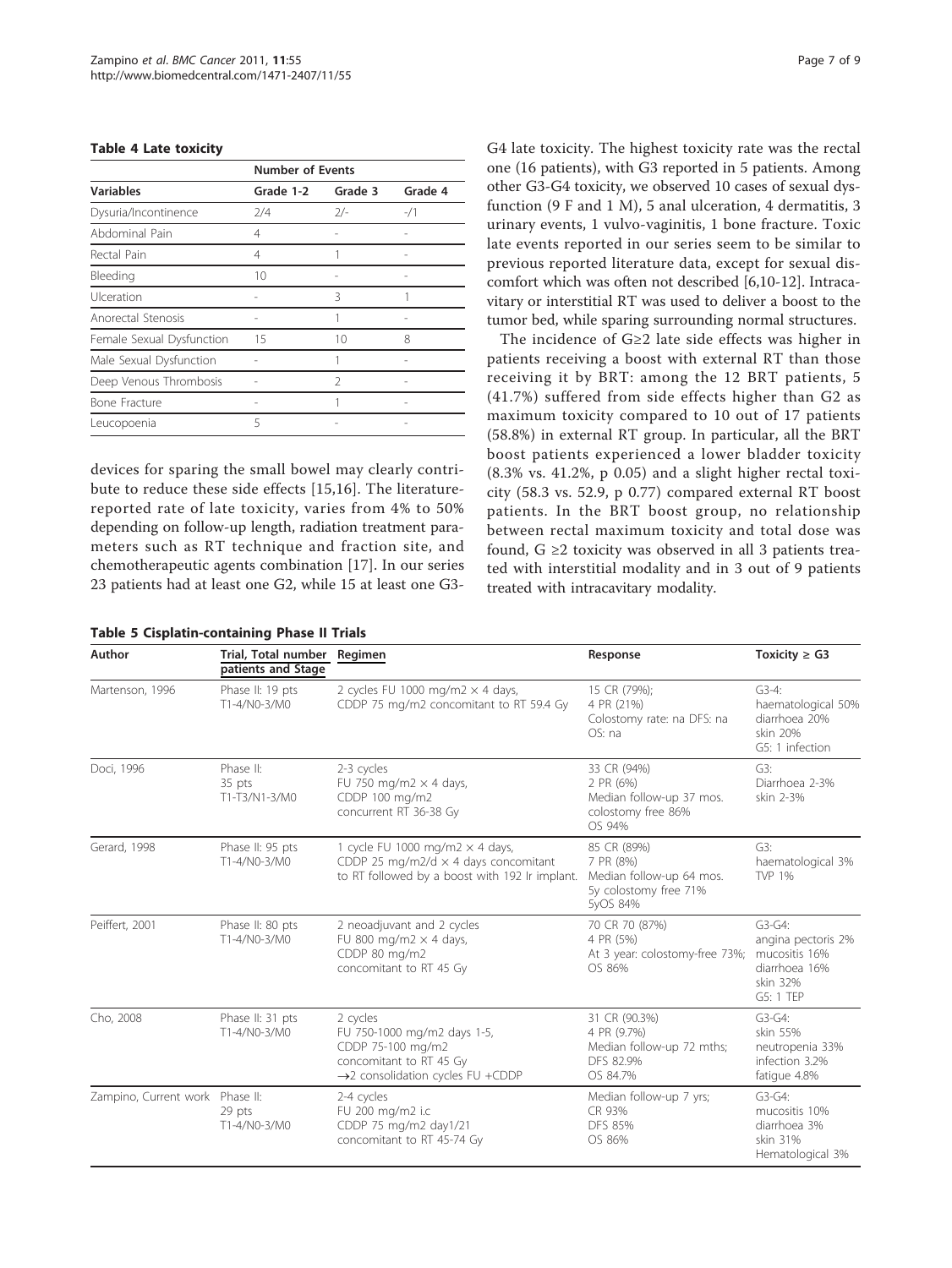<span id="page-7-0"></span>Recently the impact of C as an attractive drug was investigated in phase III trials with the aim to evaluate neoadjuvant treatment before concomitant chemoradiotherapy [7,[18-20\]](#page-8-0). In the Intergroup RTOG 98-11 phase III trial the comparison was evaluated between C plus FU induction treatment followed by the same chemotherapy and concurrent radiation and M plus FU and concurrent radiation: C-based therapy failed to improve disease-free-survival compared with M-control arm, and resulted in a significantly worse colostomy rate (19% vs 10%); severe hematological toxicity was confirmed to be worse with the M-containing arm [7].

It must be emphasized that the RTOG 98-11 trial was not a pure comparison of concurrent chemoradiation with C plus FU versus M plus FU but, rather, was a comparison of one strategy versus another. The assumption that the strategy of induction chemotherapy had been able to reduce the bulk of local-regional anal SCC was not supported by the results documented in randomized study.

Also in the ACCORD 03 trial neoadjuvant role of C-FU was investigated [[19](#page-8-0)] Early data on quality of life has already been published [[20](#page-8-0)]. Combination of C and M was also evaluated in a phase III trial and compared to conventional FU-M concomitant to RT: local control was reported in 89% vs 74%, respectively with acceptable toxicity [[21](#page-8-0)].

At the moment these results do not support the use of C-based neoadjuvant chemotherapy followed by chemoradiotherapy in place of M in combination with FU and radiotherapy in the treatment of anal canal carcinoma.

#### Conclusions

The promising results obtained in present study even though observed in a limited number of patients, seemed to be suitable for future investigation with the aim to confirm the possible use of early administered C-containing treatment with radiotherapy and to evaluate the advantage of sequential chemotherapy after chemoradiotherapy in high risk patients with anal SCC.

Further research into molecular biology related to disease progression and resistance to chemoradiotherapy may provide a better understanding of different pattern of anal carcinoma and may also support the clinical use of biologic agents. Future investigations will be directed towards the evaluation of new cytotoxic agents such as taxanes or targeted drugs such as anti-epidermal growth factor receptor, concomitant to RT and to determining the role of intensity-modulated radiotherapy [\[22,23\]](#page-8-0).

#### Author details

<sup>1</sup>Medical Care Unit, Department of Medicine, European Institute of Oncology, via Ripamonti 435, Milan 20141, Italy. <sup>2</sup>Radiotherapy Division, European Institute of Oncology, via Ripamonti 435, Milan 20141, Italy. <sup>3</sup>Epidemiology and Biostatistics Division, European Institute of Oncology, via

Ripamonti 435, Milan 20141, Italy. <sup>4</sup>Radiology Division, European Institute of Oncology, via Ripamonti 435, Milan 20141 Italy. <sup>5</sup>Endoscopy Division, European Institute of Oncology, via Ripamonti 435, Milan 20141, Italy. 6 University of Milan, via Ramusio 1, Milan 20141, Italy.

#### Authors' contributions

MZ, EM, CL made substantial contributions to the conception and design, acquisition analysis and interpretation of data; were involved in drafting the manuscript and gave final approval of the version to be published. EP, CT, GP made substantial contributions to the conception and design, acquisition analysis and interpretation of data. CF made substantial contributions to acquisition analysis and interpretation of data. LS participated in the design of the study and performed the statistical analysis. FN, RO were involved in revising the manuscript for important intellectual content. All authors read and approved the final manuscript.

#### Competing interests

The authors declare that they have no competing interests.

Received: 24 August 2010 Accepted: 3 February 2011 Published: 3 February 2011

#### References

- 1. Nigro ND, Seydel HG, Considine B, Vaitkevicius VK, Leichman L, Kinzie JJ: [Combined preoperative radiation and chemotherapy for squamous cell](http://www.ncbi.nlm.nih.gov/pubmed/6831348?dopt=Abstract) [carcinoma of the anal canal.](http://www.ncbi.nlm.nih.gov/pubmed/6831348?dopt=Abstract) Cancer 1983, 51(10):1826-9.
- 2. Flam M, John M, Pajak TF, Petrelli N, Myerson R, Doggett S: [Role of](http://www.ncbi.nlm.nih.gov/pubmed/8823332?dopt=Abstract) [mitomycin in combination with fluorouracil and radiotherapy, and of](http://www.ncbi.nlm.nih.gov/pubmed/8823332?dopt=Abstract) [salvage chemoradiation in the definitive nonsurgical treatment of](http://www.ncbi.nlm.nih.gov/pubmed/8823332?dopt=Abstract) [epidermoid carcinoma of the anal canal: Results of a phase III](http://www.ncbi.nlm.nih.gov/pubmed/8823332?dopt=Abstract) [randomized Intergroup study.](http://www.ncbi.nlm.nih.gov/pubmed/8823332?dopt=Abstract) J Clin Oncol 1996, 14:2527-2539.
- 3. Fuchshuber PR, Rodriguez-Bigas M, Weber T, Petrelli NJ: [Anal canal and](http://www.ncbi.nlm.nih.gov/pubmed/9358099?dopt=Abstract) [perianal epidermoid cancers.](http://www.ncbi.nlm.nih.gov/pubmed/9358099?dopt=Abstract) J Am Coll Surg 1997, 185(5):494-505.
- 4. Geneva (Switzerland): WHO handbook for reporting results of cancer treatment. World Health Organization Offset Publication 1979, 48.
- 5. Wilson EB: Probable inference, the law of succession, and statistical inference. J Am Stat Assoc 1972, 22:209-212.
- 6. Peiffert D, Giovannini M, Ducreux M, Michel P, Francois E, Lemanski C, Mirabel X, Cvitkovic F, Luporsi E, Conroy T, Gérard JP, Digestive Tumours Group of the French 'Fédération Nationale des Centres de Lutte Contre le Cancer': [High-dose radiation therapy and neoadjuvant plus concomitant](http://www.ncbi.nlm.nih.gov/pubmed/11332154?dopt=Abstract) [chemotherapy with 5-fluorouracil and cisplatin in patients with locally](http://www.ncbi.nlm.nih.gov/pubmed/11332154?dopt=Abstract) [advanced squamous-cell anal carcinoma: Final results of a phase II](http://www.ncbi.nlm.nih.gov/pubmed/11332154?dopt=Abstract) [study.](http://www.ncbi.nlm.nih.gov/pubmed/11332154?dopt=Abstract) Ann Oncol 2001, 12:397-404.
- 7. Ajani JA, Winter KA, Gunderson LL, Pedersen J, Benson AB, Thomas CR, Mayer RJ, Haddock MG, Rich TA, Willet C: [Fluorouracil, mitomycin, and](http://www.ncbi.nlm.nih.gov/pubmed/18430910?dopt=Abstract) [radiotherapy vs fluorouracil, cisplatin, and radiotherapy for carcinoma of](http://www.ncbi.nlm.nih.gov/pubmed/18430910?dopt=Abstract) [the anal canal: A randomized controlled trial.](http://www.ncbi.nlm.nih.gov/pubmed/18430910?dopt=Abstract) JAMA 2008, 299:1914-1921.
- 8. UKCCCR Anal Cancer Working Party: [Epidermoid anal cancer: Results from](http://www.ncbi.nlm.nih.gov/pubmed/8874455?dopt=Abstract) [the UKCCCR randomised trial of radiotherapy alone versus radiotherapy,](http://www.ncbi.nlm.nih.gov/pubmed/8874455?dopt=Abstract) [5-fluorouracil and mitomycin c.](http://www.ncbi.nlm.nih.gov/pubmed/8874455?dopt=Abstract) Lancet 1996, 348:1049-1054.
- 9. Bartelink H, Roelofsen F, Eschwege F, Rougier P, Bosset JF, Gonzalez DG, Peiffert D, van Glabbeke M, Pierart M: [Concomitant radiotherapy and](http://www.ncbi.nlm.nih.gov/pubmed/9164216?dopt=Abstract) [chemotherapy is superior to radiotherapy alone in the treatment of locally](http://www.ncbi.nlm.nih.gov/pubmed/9164216?dopt=Abstract) [advanced anal cancer: Results of a phase III randomized trial of the](http://www.ncbi.nlm.nih.gov/pubmed/9164216?dopt=Abstract) [European Organization for Research and Treatment of Cancer Radiotherapy](http://www.ncbi.nlm.nih.gov/pubmed/9164216?dopt=Abstract) [and Gastrointestinal Cooperative Groups.](http://www.ncbi.nlm.nih.gov/pubmed/9164216?dopt=Abstract) J Clin Oncol 1997, 15:2040-2049
- 10. Martenson S, Lipsitz H, Wagner Kaplan EH, Otteman LA, Schunther LM: [Initial results of a phase II trial of high dose radiation therapy,](http://www.ncbi.nlm.nih.gov/pubmed/8690640?dopt=Abstract) [5-fluorouracil, and cisplatin for patients with anal cancer \(E4292\): An](http://www.ncbi.nlm.nih.gov/pubmed/8690640?dopt=Abstract) [Eastern Cooperative Oncology Group study.](http://www.ncbi.nlm.nih.gov/pubmed/8690640?dopt=Abstract) Int J Radiat Oncol Biol Phys 1996, 35:745-749.
- 11. Doci R, Zucali R, La Monica G, Meroni E, Kenda R, Eboli M, Lozza L: [Primary](http://www.ncbi.nlm.nih.gov/pubmed/8955657?dopt=Abstract) [chemoradiation therapy with fluorouracil and cisplatin for cancer of the](http://www.ncbi.nlm.nih.gov/pubmed/8955657?dopt=Abstract) [anus: results in 35 consecutive patients.](http://www.ncbi.nlm.nih.gov/pubmed/8955657?dopt=Abstract) J Clin Oncol 1996, 14:3121-5.
- 12. Gerard JP, Ayzac L, Hun D, Romestaing P, Coquard R, Ardiet J, Mornex F: [Treatment of anal canal carcinoma with high dose radiation therapy](http://www.ncbi.nlm.nih.gov/pubmed/9572617?dopt=Abstract) [and concomitant fluorouracil-cisplatin. Long-term results in 95 patients.](http://www.ncbi.nlm.nih.gov/pubmed/9572617?dopt=Abstract) Radiother Oncol 1998, 46:249-256.
- 13. Cho BC, Ahn JB, Seong J, Roh JK, Kim JH, Chung HC, Sohn JH, Kim NK: Chemoradiotherapy with or without consolidation chemotherapy using